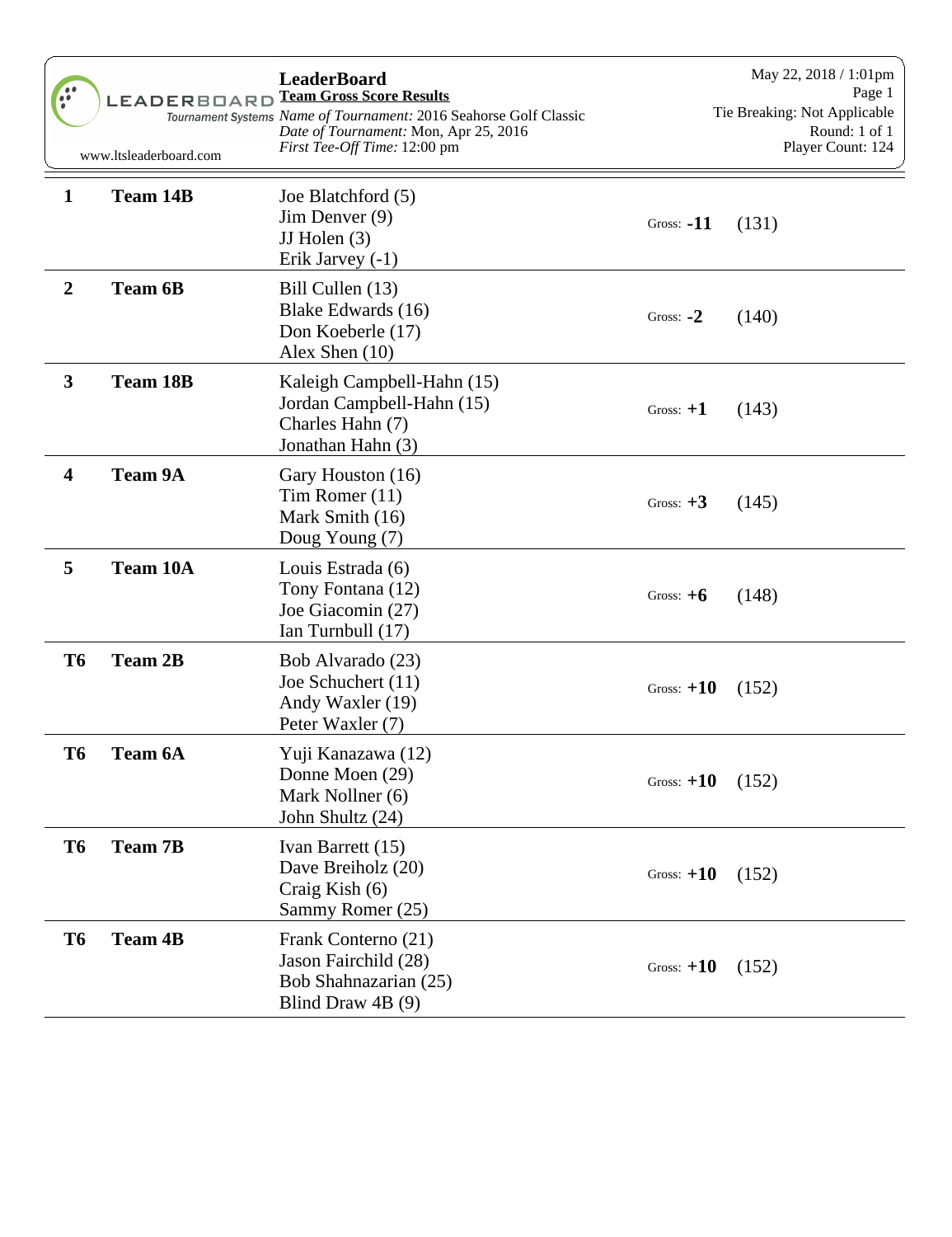| 90         | <b>LEADERBOARD</b><br>www.ltsleaderboard.com | <b>LeaderBoard</b><br><b>Team Gross Score Results</b><br>Tournament Systems Name of Tournament: 2016 Seahorse Golf Classic<br>Date of Tournament: Mon, Apr 25, 2016<br><i>First Tee-Off Time:</i> 12:00 pm |              | May 22, 2018 / 1:01pm<br>Page 2<br>Tie Breaking: Not Applicable<br>Round: 1 of 1<br>Player Count: 124 |
|------------|----------------------------------------------|------------------------------------------------------------------------------------------------------------------------------------------------------------------------------------------------------------|--------------|-------------------------------------------------------------------------------------------------------|
| <b>T10</b> | <b>Team 7A</b>                               | Tom Light (24)<br>Blind Draw 7A (9)<br>Mike Sedlachek (9)<br>John Williams (13)                                                                                                                            | Gross: $+11$ | (153)                                                                                                 |
| <b>T10</b> | <b>Team 9B</b>                               | Dave Bradley (24)<br>Alex Kouzmanoff (2)<br>Chuck Miller (17)<br>Eric Vander Ploeg (9)                                                                                                                     | Gross: $+11$ | (153)                                                                                                 |
| <b>T12</b> | <b>Team 1A</b>                               | Wally Durham (22)<br>Peter Kelly (21)<br>Dennis Towle (15)<br>David Dennee (17)                                                                                                                            | Gross: $+12$ | (154)                                                                                                 |
|            | T12 Team 5B                                  | $Jim \, Cook \, (30)$<br>Dave Farrell (18)<br>Jeff MacLean (21)<br>Al Walsh $(15)$                                                                                                                         | Gross: $+12$ | (154)                                                                                                 |
|            | T12 Team 17A                                 | Don Kazarian (10)<br>Kris Kazarian (1)<br>Steve Hebert (30)<br>Jim Scharffenberger (18)                                                                                                                    | Gross: $+12$ | (154)                                                                                                 |
| 15         | <b>Team 8A</b>                               | Jayson Crouch (10)<br>Mike Hong $(11)$<br>Matt McConaughy (21)<br>John Post (14)                                                                                                                           | Gross: $+13$ | (155)                                                                                                 |
| 16         | <b>Team 3B</b>                               | Jim Deutsch (13)<br>Deborah Deutsch (18)<br>Craig Knickerbocker (26)<br>John Whitcombe (25)                                                                                                                | Gross: $+14$ | (156)                                                                                                 |
| <b>T17</b> | Team 11A                                     | Joe Leimbach (11)<br>Brian Parker (24)<br>Jim Robinson (10)<br>Jim Witte $(22)$                                                                                                                            | Gross: $+15$ | (157)                                                                                                 |
| <b>T17</b> | <b>Team 4A</b>                               | John Armstrong (30)<br>Steve Otera (18)<br>Dave Rohrbacher (25)<br>Blind Draw 4A (10)                                                                                                                      | Gross: $+15$ | (157)                                                                                                 |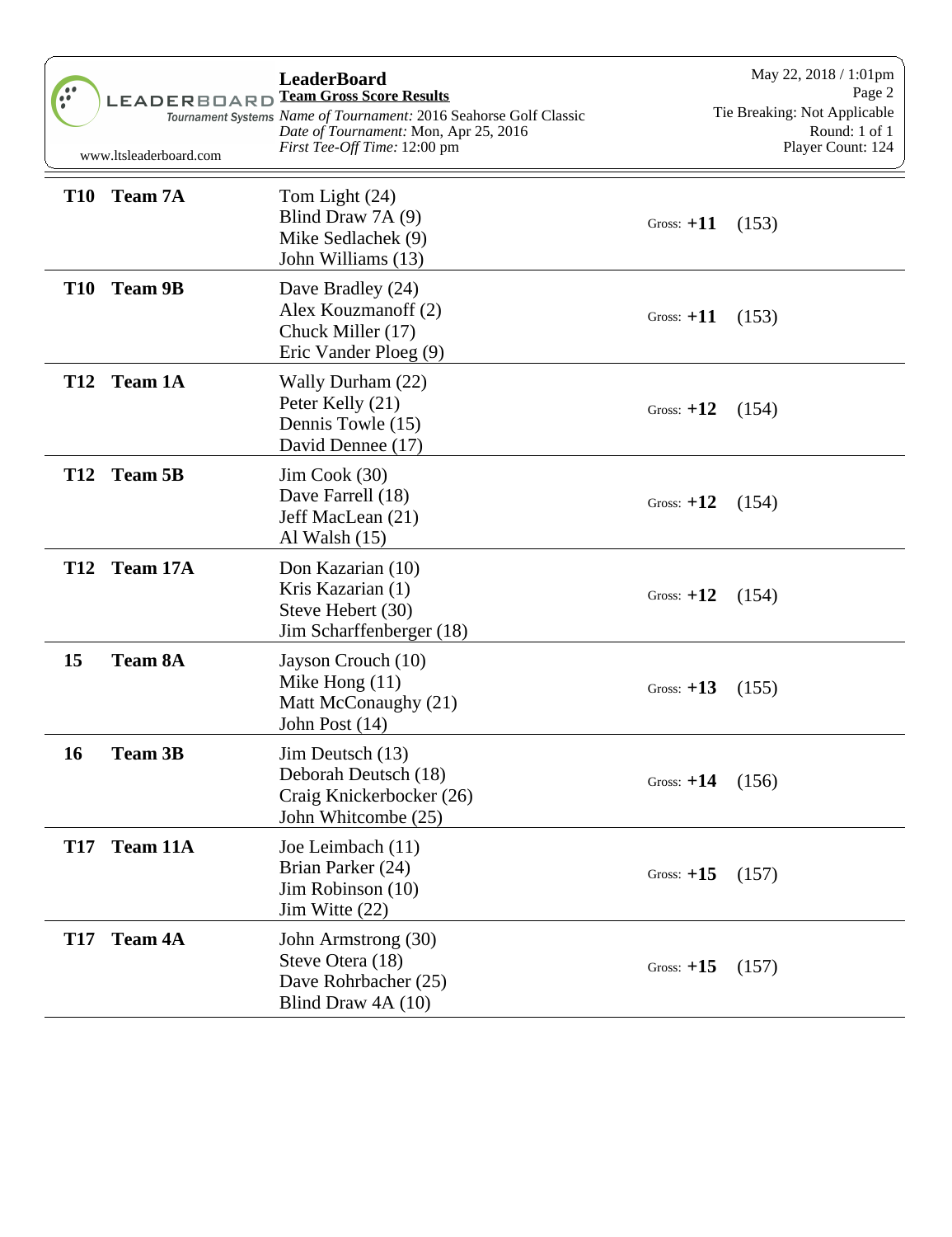| $\bullet\bullet$<br>$\bullet \bullet$ | <b>LEADERBOARD</b><br>www.ltsleaderboard.com | <b>LeaderBoard</b><br><b>Team Gross Score Results</b><br>Tournament Systems Name of Tournament: 2016 Seahorse Golf Classic<br>Date of Tournament: Mon, Apr 25, 2016<br><i>First Tee-Off Time:</i> 12:00 pm |              | May 22, 2018 / 1:01pm<br>Page 3<br>Tie Breaking: Not Applicable<br>Round: 1 of 1<br>Player Count: 124 |
|---------------------------------------|----------------------------------------------|------------------------------------------------------------------------------------------------------------------------------------------------------------------------------------------------------------|--------------|-------------------------------------------------------------------------------------------------------|
| 19                                    | <b>Team 13B</b>                              | John Baran (14)<br>Nic Grillo (17)<br>Jeff Huber (13)<br>Keith Kelley (14)                                                                                                                                 | Gross: $+16$ | (158)                                                                                                 |
| <b>T20</b>                            | <b>Team 2A</b>                               | Gary Delaney (20)<br>Bill Hoskins (24)<br>Steve Hulbert (9)<br>Elliot Kassman (24)                                                                                                                         | Gross: $+17$ | (159)                                                                                                 |
| <b>T20</b>                            | Team 14A                                     | Robert Araiza (21)<br>Whitney Coe $(20)$<br>Stephan Garcia (18)<br>Rob Thomas (22)                                                                                                                         | Gross: $+17$ | (159)                                                                                                 |
| <b>T20</b>                            | <b>Team 3A</b>                               | Terry Green (25)<br>Michael Kazanjian (23)<br>Mitch Rosenberg (15)<br>Ed Wirtz $(15)$                                                                                                                      | Gross: $+17$ | (159)                                                                                                 |
| 23                                    | <b>Team 5A</b>                               | Chris Adlam (20)<br>David Cocke (13)<br>Ken Ochi (16)<br>Jim Sala (30)                                                                                                                                     | Gross: $+18$ | (160)                                                                                                 |
| 24                                    | Team 13A                                     | Davis Moore (19)<br>Morgan Moore (18)<br>Eric Stuckman (11)<br>Vic Ulrich (30)                                                                                                                             | Gross: $+20$ | (162)                                                                                                 |
| <b>T25</b>                            | Team 17B                                     | Bill Hagelstein (16)<br>Cindy Hagelstein (22)<br>David McKinnie (17)<br>Nick Stiassni (21)                                                                                                                 | Gross: $+22$ | (164)                                                                                                 |
| <b>T25</b>                            | <b>Team 10B</b>                              | Tom Christie (30)<br>Mike Farman (22)<br>Michael Learned (25)<br>Mike O'Brien $(11)$                                                                                                                       | Gross: $+22$ | (164)                                                                                                 |
| <b>T25</b>                            | <b>Team 1B</b>                               | Richard Akerman (19)<br>Reed Harman (22)<br>Jerry Kouzmanoff (21)<br>Sam Rotondi (30)                                                                                                                      | Gross: $+22$ | (164)                                                                                                 |